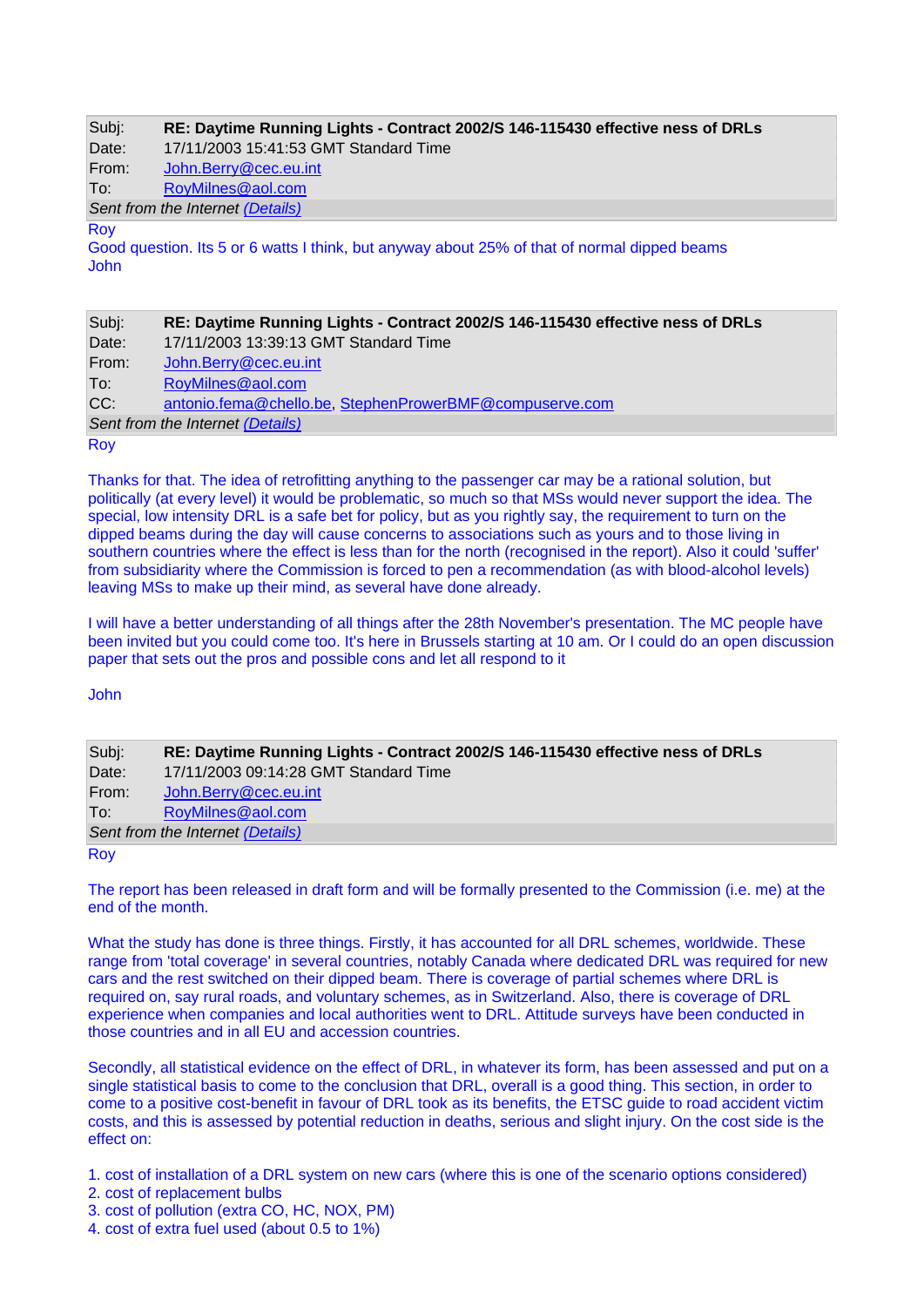And the benefit to cost come to 2:1 in the most favoured option, which is to turn on the dipped beams on day one.

The third part was an experiment where hundreds of subjects were shown photographs of a car, with or without dipped beams on (representing a car with DRL). In the photograph was either no other person or vehicle, motor-cycle etc or there was. The respondents had a very short period of time to record if there was something else there or not and then several seconds to tick what the something else was. The study concluded that respondents were both quicker in their response and more accurate when the car had its 'DRL' on. This even occurred where there was a motorcycle with its lights on. The presence of DRL on the car seems to sensitise the 'public' to looking for the DRL and then identifying correctly and quickly what else is there. This seems to suggest that the negative efferent of DRL on cars to vulnerable road users, pedestrians and cyclists/motorcyclists alike, may be over stated.

## So, what to do next?

Certainly the Commission has not taken any decision on what to do, how could we when the study has yet to be finalised. However, as the only person here who has read the report, I am inclined to the view that dedicated DRL (low energy lamp that has just been approved by the UN-ECE 'GRE') is a good move for new cars. There may be an issue of rear-end collisions so the new lamp should ideally be front showing only (tail lights not showing and hence non confusion with brake lights). Also, there is a case for an automatic override that turns the DRL off and the main lights/dipped beams on when conditions get cloudy. And a switch that switches the DRL off when the ignition is turned off.

The dedicated DRL is of lower intensity to the dipped beam and so it will not mask the motor-cycle headlights (a problem not confirmed by the study).

The big question will be what to do with the rest of the car park. Ideally they should turn their dipped beams on. However, before any decision is made there will need to be wide consultation, campaigns/publicity etc. And that is what the report recommends.

So, a thought provoking piece of work and one that, if applied, should save at least 5% of road deaths. Given that the pedestrian protection voluntary agreement included DRL and this was put on ice pending the study, it is reasonable to assume that DRL on new cars is a possibility. For the whole of the EU to turn on to their dipped beams will need a great deal of policy consideration, but the evidence does suggest a strongly positive road safety benefit.

#### John

| Subj:                  | RE: Contract 2002/S 146-115430 effectiveness of DRLs                               |  |
|------------------------|------------------------------------------------------------------------------------|--|
| Date:                  | 23/01/2003 10:23:44 GMT Standard Time                                              |  |
| From:                  |                                                                                    |  |
| To:                    | viitties want o                                                                    |  |
| CC:                    | repnenir rowerBivir @compuserve.com_tbendixson@onetel.net.uk_Richard. Thomas@ctc.c |  |
| Sent from the Internet |                                                                                    |  |

# Roy

Just back in the office and I got the 'files' and will at least browse through them before tomorrow's DRL 'kick-off' meeting. Did we set a date for a meeting?

John

>The study contract has been awarded and the 'kick-off' meeting >is next week.

>After which the study should take about two years to complete.

>If you have

 $\rightarrow$ >Thanks

 $\overline{\phantom{a}}$ 

<sup>&</sup>gt;relevent data then may I enquire as to what it is?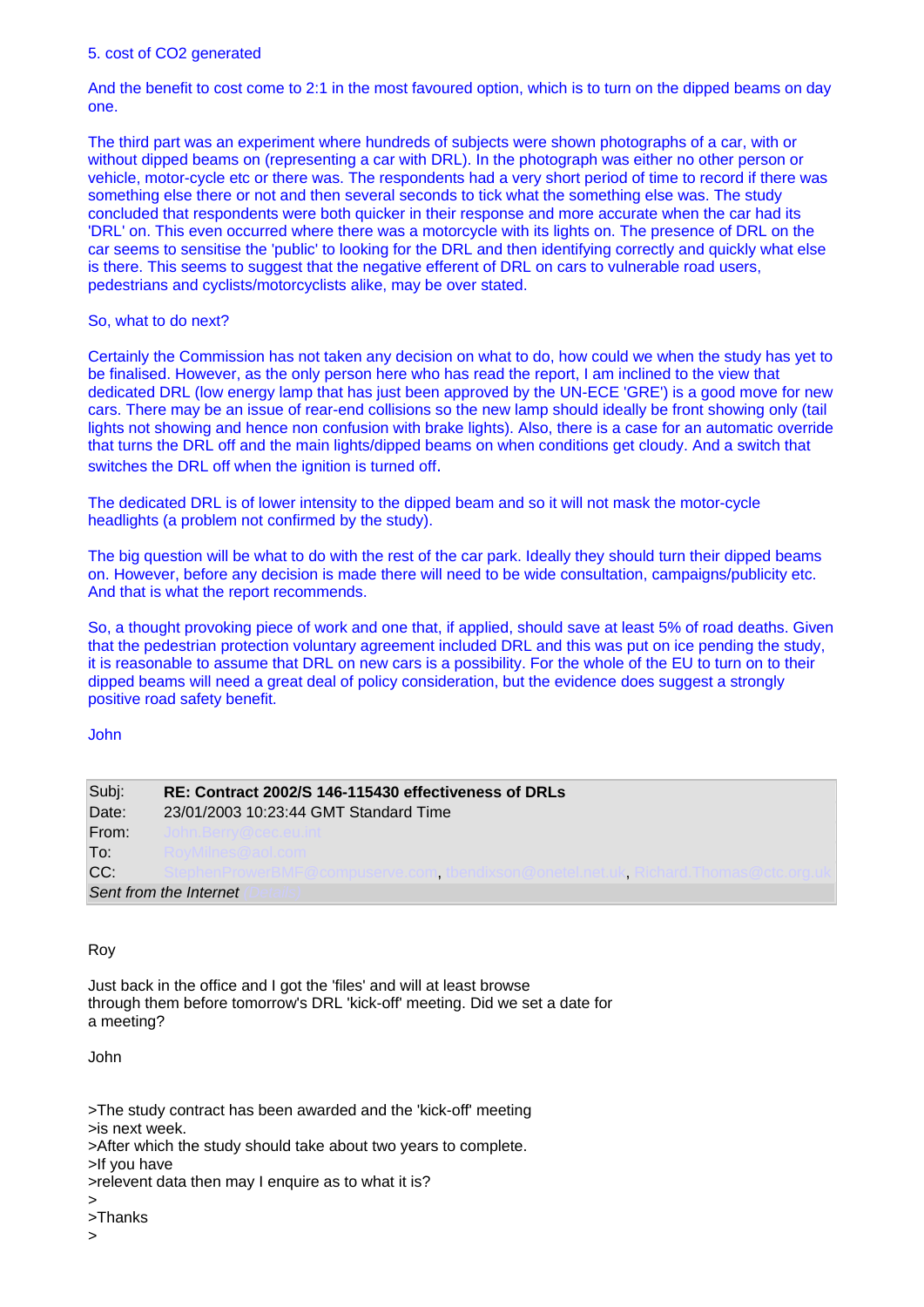| Subj:                            | RE: Contract 2002/S 146-115430 effectiveness of DRLs |  |  |
|----------------------------------|------------------------------------------------------|--|--|
| Date:                            | 20/01/2003 11:28:10 GMT Standard Time                |  |  |
| From:                            | John.Berry@cec.eu.int                                |  |  |
| To:                              | RoyMilnes@aol.com                                    |  |  |
| Sent from the Internet (Details) |                                                      |  |  |

The study contract has been awarded and the 'kick-off' meeting is next week. After which the study should take about two years to complete. If you have relevent data then may I enquire as to what it is? **Thanks** 

John Berry

| Subj:                                        | RE: Contract 2002/S 146-115430 effectiveness of DRLs                                                                                                                                                                     |  |  |  |
|----------------------------------------------|--------------------------------------------------------------------------------------------------------------------------------------------------------------------------------------------------------------------------|--|--|--|
| Date:                                        | 20/01/2003 06:31:46 GMT Standard Time                                                                                                                                                                                    |  |  |  |
| From:                                        |                                                                                                                                                                                                                          |  |  |  |
| To:                                          |                                                                                                                                                                                                                          |  |  |  |
| Sent from the Internet                       |                                                                                                                                                                                                                          |  |  |  |
| Dear Roy,<br>Best regards,<br>René Bastiaans | I'm afraid that I have changed jobs. I am now working on anti-terrorism and<br>aviation security. The DRL study has been taken over by my colleague John<br>Berry (john.berry@cec.eu.int). I suggest you to contact him. |  |  |  |

## **EUROPEAN COMMISSION Office of Neil KINNOCK Brussels, 30 March 1999**

**B3/PW/lv D(99) 100186-Cm/0294 Ref. 780/9 Mr. Roy Milnes** 

**Dear Mr. Milnes,** 

**Thank you for your letter of 8 March in which I note your concerns about the road safety benefits of DRL. The Commission's position on this issue remains that outlined in my last reply to you made on the 27 January 1999.** 

**1 have already explained to you that there are differences of opinion about the statistical significance and magnitude of the DRL effect for road users. Our view is that on balance, research results indicate a positive road safety benefit. Following the SWOV report, national studies in Canada and Hungary have provided convincing evidence about the accident reduction effect of DRL.** 

**I can refer you to the various reports produced by Transport Canada, an independent review of the official Canadian assessment by Tofflemire and Whitehead published in the Journal of Safety Research 1997, and also the evaluation of DRL in Hungary by Dr Peter Hollo published in Accident Analysis and Prevention in 1998.** 

**The Canadian and Hungarian assessments are particularly relevant for Central Europe, and the Canadian exercise included a cost benefit assessment which indicated a slight net benefit, using their valuations of fatalities and injury. I can also inform you that recently General Motors in the USA have produced a report which suggests that their DRL equipped vehicles in the USA were involved in 5% fewer accidents than non DRL equipped vehicles. We are waiting to receive details of this report.** 

**I attach a copy of the DRL specification set out in the Official Journal of the European Communities. I hope this helps.** 

**Gert-Jan Koopman Member of Cabinet**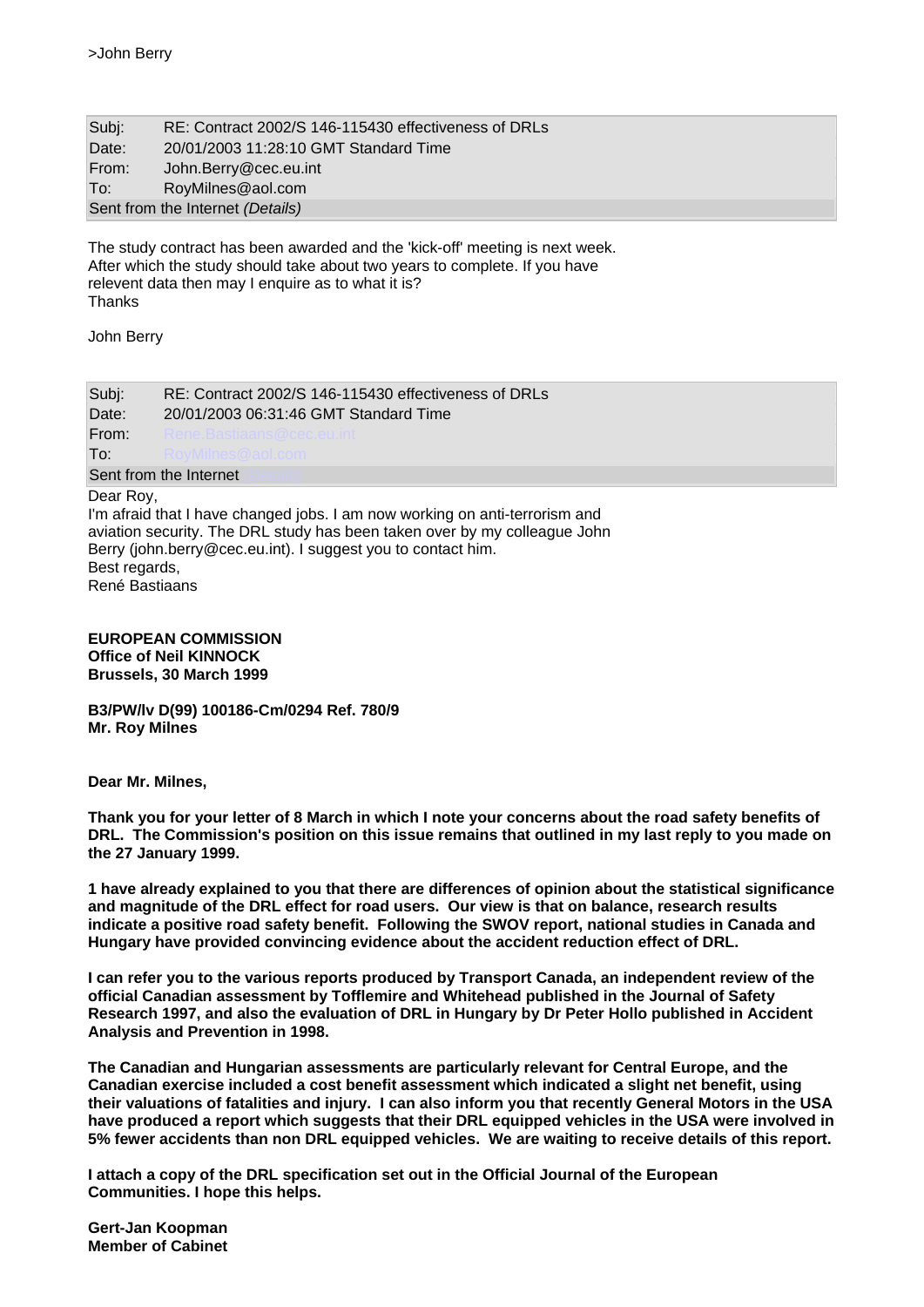**Enclosed are five pages of regulations but this may be the most interesting to USA members:-** 

**30/07/97 Official Journal of the European Communities No L 203/163** 

## **7. INTENSITY OF LIGHT**

**7.1 The intensity of the light emitted by each lamp shall be not less than 400 cd in the axis of reference.** 

**7.2 Outside the reference axis, in each direction corresponding to the points in the light distribution table reproduced annex 3 to this Regulation, the intensity of the light emitted by each lamp shall be not less than the product of the minimum specified in paragraph 7.1 above by the percentage specified in the said table for the direction in question.** 

**7.3 intensity of the light emitted shall be not more than 800 cd in any direction.** 

**7.4 In the case of a lamp containing more than one light source the lamp shall comply with the minimum intensity required when any one light source has failed and when all light sources are illuminated the maximum intensity all not be exceeded.** 

**OJ No L 171, 30. 6. 1997, p. 2S.**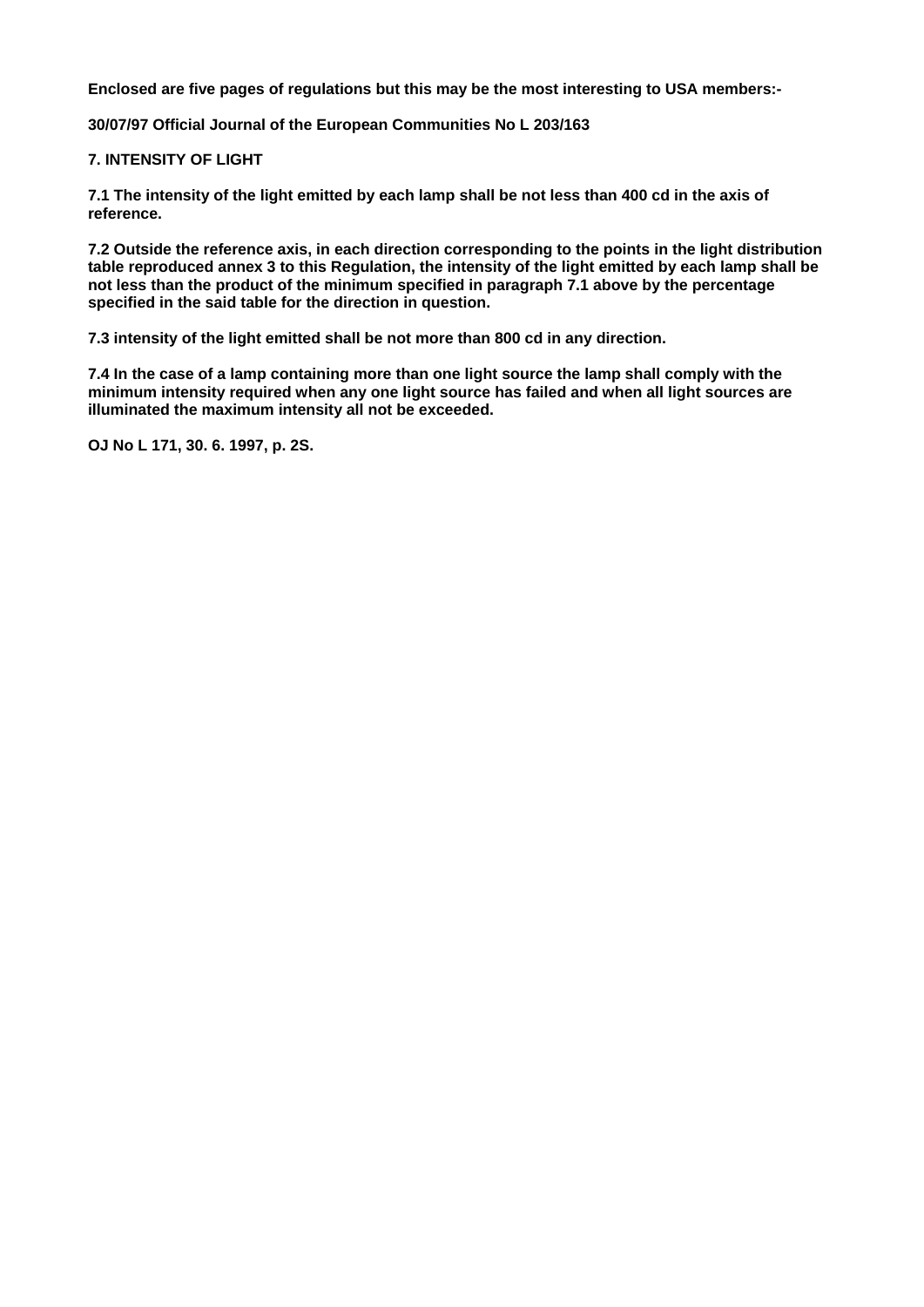#### **EUROPEAN COMMISSION** Office of NEIL KINNOCK Brussels, 27 January 1999 56/99

Mr Roy Milnes

Dear Mr Milnes,

Mr Kinnock has asked me to thank you for your letter about your doubts on the safety benefits of daytime running lights (DRL).

Since you last wrote raising the issue of headlight glare from the use of DRL, the Commission has consulted with experts from Member States to assess the implications of the SWOV report and to consider how the DRL issue should be taken forward.

In very broad terms, the main point arising from this consultation is that most Member States conclude that road users as a whole benefit from DRL, and a minority conclude that the only significant safety benefit from DRL is when they are activated in poor daylight conditions. There are also differences of opinion about the significance of the overall safety effects of DRL; but this is largely an academic debate and the balance of the evidence is that DRL are beneficial from a casualty reduction point of view. This was confirmed in an exercise in which Member States were asked to evaluate a range of safety measures as a contribution towards the Commission's prioritisation of road safety measures for its road safety programme. I have to tell you that DRL were considered to be a fairly significant measure as they were placed in the top third of all safety measures.

Of course, we accept that there are concerns by some Member States, and groups such as yours, about the safety benefits for vulnerable road users and the implications of additional fuel consumption for the environment. This is complicated by the fact that there are different technical solutions for the adoption of DRL, each of which have different implications for user and social cost. We will need to address these issues before we can decide how to proceed.

Within the Community, Directive 97/28/EC allows for the fitting of DRL to vehicles, although it also allows for their prohibition by Member States. It is unlikely that DRL would be banned in the Community because their technical specification is internationally agreed according to the LJN ECE regulation 87 (set out in 76/758/EEC), which is adopted in the type approval framework directive (97/30/EC). This agreement specifies the intensity of light for DRL and consequently the internationally accepted level of glare from such lights. Unless this level is modified by international agreement there would be no alteration to the specification for DRL.

You raise the issue of glare from DRL already fitted to some car models sold in the UK car market. The manufacturers of these cars necessarily have to comply with the type approval framework which includes a specification for DRL, so I would be very surprised if DRL were being fitted illegally.

It can be argued that the increased conspicuity of motorised vehicles should benefit vulnerable road user safety by increasing their time interval for detecting and avoiding approaching vehicles. But on the other hand, there is a possibility that lit vehicles could mask adjacent vulnerable road users and make them undetectable to approaching vehicles. The net benefit for vulnerable road users depends upon the interaction of these two influences. So far, the balance of the evidence we have seen supports the view that vulnerable road users benefit from DRL, but we accept that there are divergent views oil this issue.

In your letter you raise the specific issue of the problem which glaring DRL may cause for drivers suffering from visual fatigue. This is a debatable point, and the potential problem of 'glare' is anyway addressed in the technical specifications which set a maximum light intensity of 800 candelas. The problem of glare is more likely to arise from mis-use of existing lighting systems or incorrect alignment of headlights. The former is a driver behavioural problem, the latter an operational problem which should be detected in vehicle testing procedures.

I should also mention that medical eye experts recently consulted about the medical requirements for the issuing of driving licences within the EU, unanimously agreed that DRL would significantly improve vehicle conspicuity for both vulnerable road users and drivers with impaired vision. An ageing population and the probability that proportionately more people will be using the roads with impaired eyesight reinforces this view.

Gert-Jan Koopman Member of Cabinet